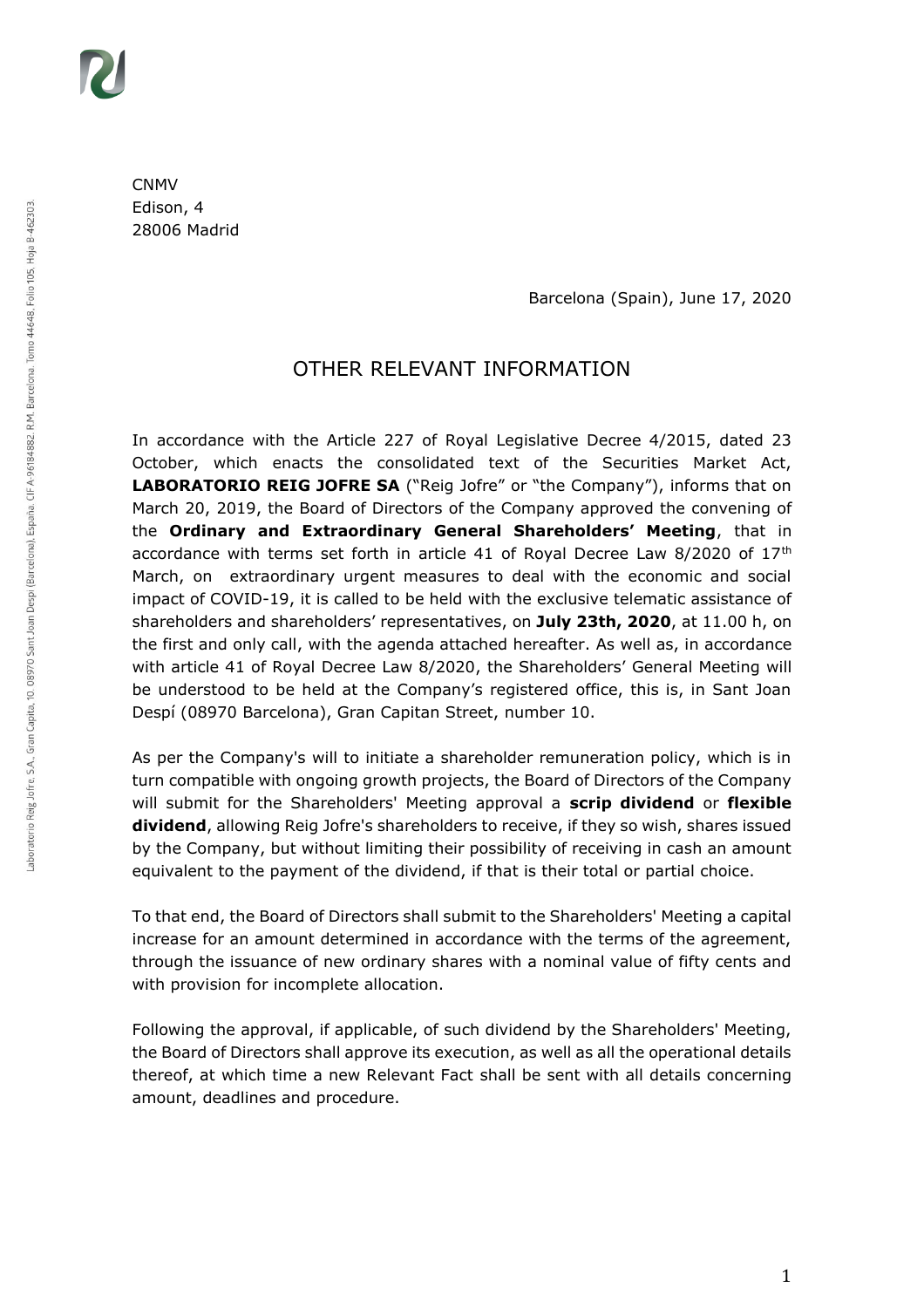All documentation related to the aforementioned and the rest of the agenda is available in the Investors / General Shareholders' Meeting section of the Company's website, www.reigjofre.com.

Yours faithfully,

Mr. Adolf Rousaud Secretary non-director of the Board of Directors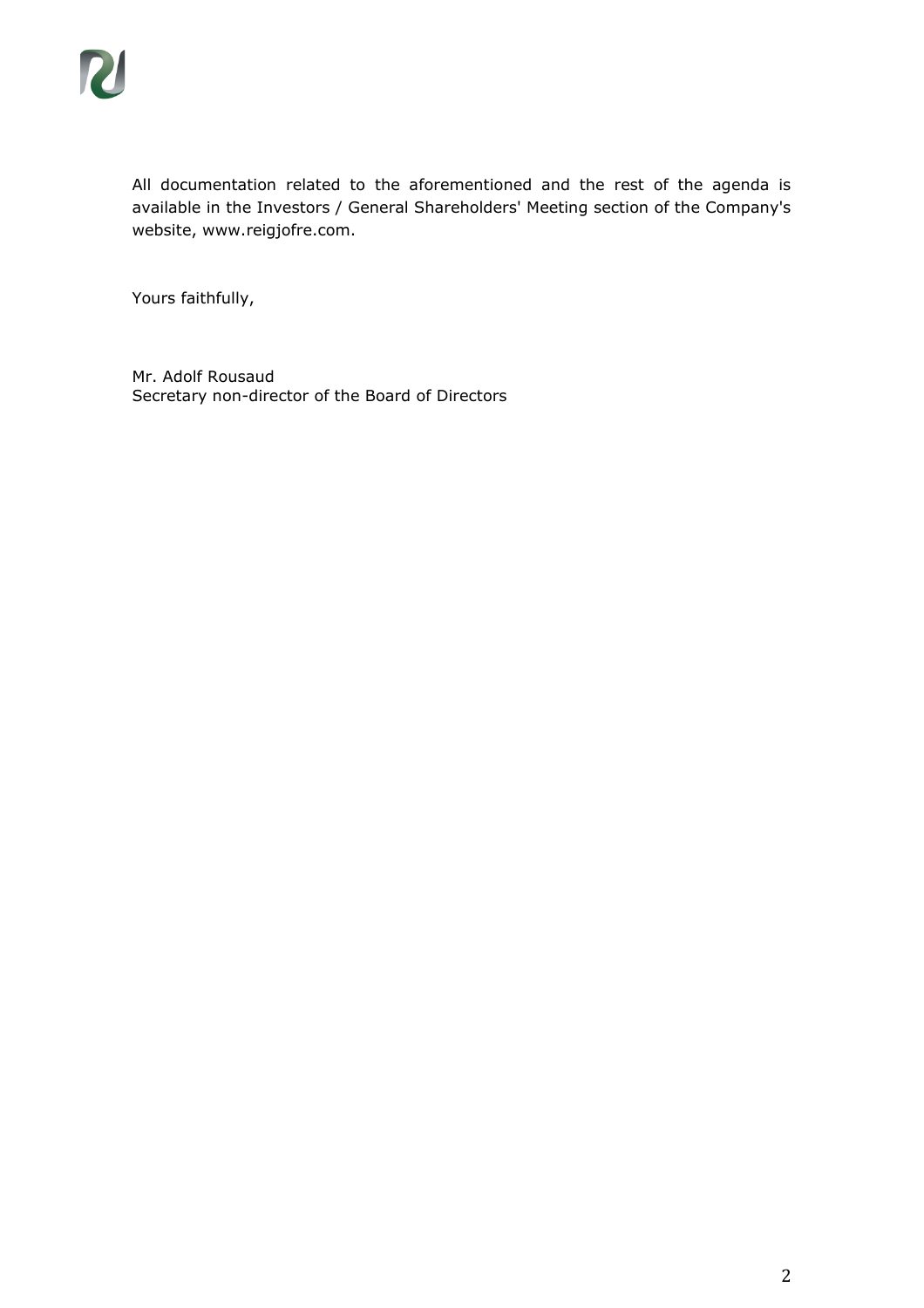# **CALL FOR THE ORDINARY AND EXTRAORDINARY GENERAL MEETING OF SHAREHOLDERS OF LABORATORIO REIG JOFRE, S.A.**

The Board of Directors of **LABORATORIO REIG JOFRE, S.A.** (hereinafter, the **"Company"**) on May 26<sup>th</sup>, 2020, has resolve to call the Company's Ordinary and Extraordinary General Shareholders Meeting that, in accordance with terms set forth in article 41 of Royal Decree Law  $8/2020$  of  $17<sup>th</sup>$  March, on extraordinary urgent measures to deal with the economic and social impact of COVID-19, will be held with the exclusive telematic assistance of shareholders and shareholders' representatives, on **July 23th, 2020**, at 11.00 h, on the first and only call. As well as, in accordance with article 41 of Royal Decree Law 8/2020, the Shareholders' General Meeting will be understood to be held at the Company's registered office, this is, in Sant Joan Despí (08970 Barcelona), Gran Capitan Street, number 10.

# **AGENDA**

**FIRST -** Financial statements and corporate management:

- 1.1. Review and approval, where applicable, of the Company's Individual Financial Statements for the 2019 financial year, duly reviewed by the Company's auditors.
- 1.2 Review and approval, where applicable, of the Company's Individual Management Report for the 2019 financial year, duly reviewed by the Company's auditors.
- 1.3. Review and approval, where applicable, of the Consolidated Financial Statements corresponding to 2019 of the Company and its subsidiaries, duly reviewed by the Company's auditors.
- 1.4. Review and approval, where applicable, of the Consolidated management report corresponding to 2019 of the Company and its subsidiaries, duly reviewed by the Company's auditors.
- 1.5. Review and approval, where applicable, of the Consolidated non-financial information statement for 2019.
- 1.6. Approval, when applicable, of the proposed appropriation of the profit corresponding to the 2019 financial year.
- 1.7. Approval, where applicable, of the corporate management during the 2019 financial year.
- **SECOND -** Appointment of new member of the company's Board of Directors.
- **THIRD** Appointment, where applicable, of the Auditors of the Company and its consolidated group for the next three years (2020, 2021 and 2022).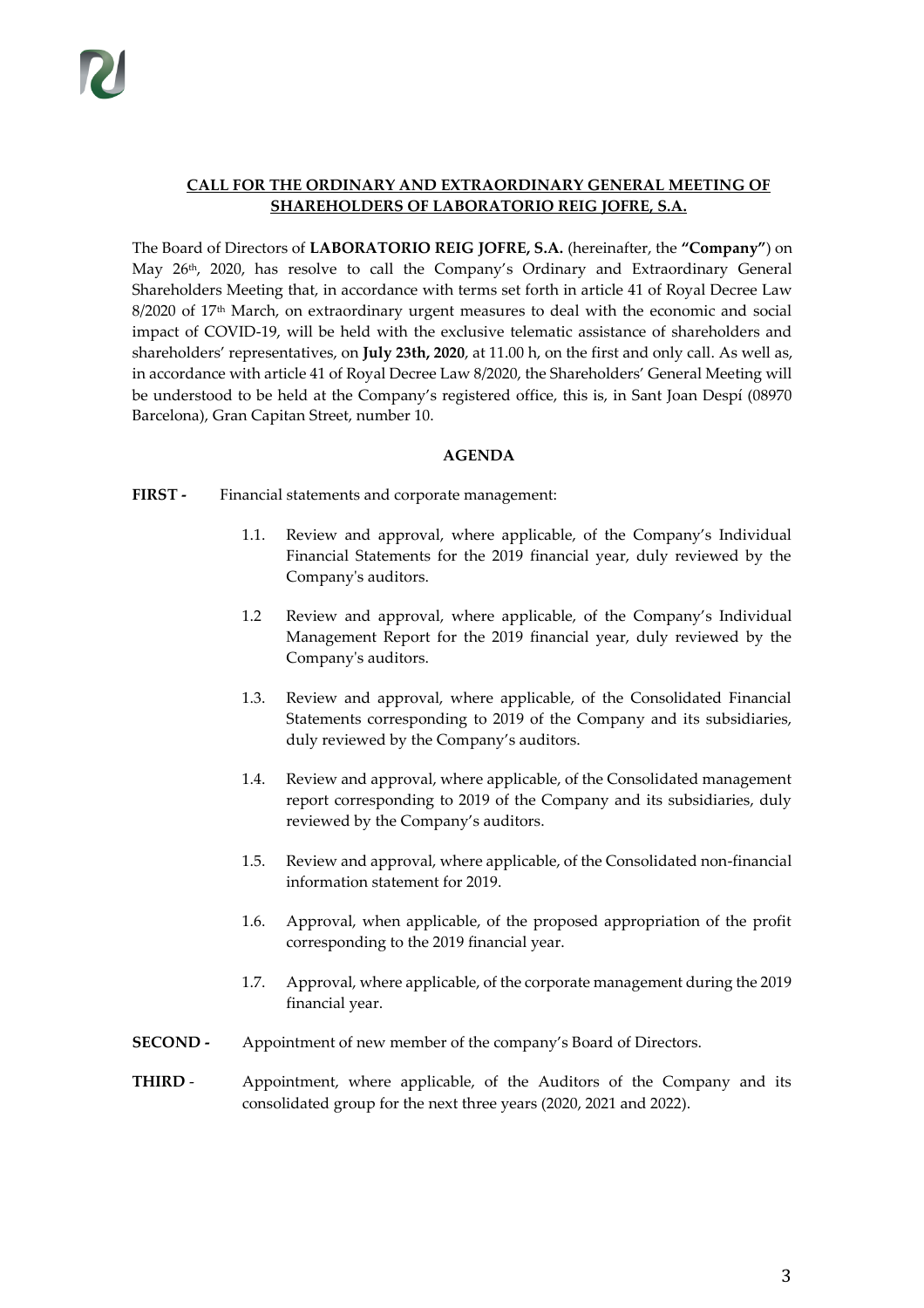- **FOURTH -** Submission to vote, in a consultative capacity, of the Annual Report on the Remuneration of the Directors of the Company corresponding to 2019.
- **FIFTH -** Report to the General Shareholders Meeting on the amendment approved by the Board of Directors to the Board of Directors Regulation and reported by the Audit, Compliance and Conflict of Interest Committee.
- **SIXTH -** The adoption, when applicable and within the "Reig Jofre Flexible Dividend" plan, of i), of the distribution of dividends against unrestricted reserves and, ii) of an increase in the Company's share capital with a charge to reserves for an amount determined in accordance with the terms of the agreement, to be effected through the issuance of new ordinary shares with a nominal value of fifty cents and with provision for incomplete allocation. Offer to shareholders for the purchase of their free allocation rights for a guaranteed price. Request for admission to trading of issued shares. Delegation of powers to the Board of Directors, with express power of substitution, including, among other matters, the power to redraft the article of the Bylaws that regulates the share capital.
- **SEVENTH** Modification of article 2 of the Company's Bylaws, relating to the Company's corporate purpose, in order to include within the corporate purpose the provision of marketing and product promotion services.
- **EIGHTH** Approval of the period of fifteen days for the calling of the Extraordinary General Shareholders Meeting in accordance with Article 515 of the Corporate Enterprises Act.
- **NINTH** The delegation of powers to the Board of Directors, with express power of substitution, for the formalization, interpretation, correction and/or implementation of the agreements adopted by the General Shareholders Meeting.
- **TENTH** Other matters. Other business.

# **Celebration of the General Shareholders' Meeting**

Given the current state of alarm declared by virtue of Royal Decree 463/2020, of March 14, due to the serious health crisis caused by Covid-19 and the possibility of the persistence, on the date scheduled for the holding of the Shareholders' Meeting, of the state of alarm, or of some type of limitation that affects the mobility of people or their ability to meet, the Board of Directors, in order to safeguard the general interests and health of the people involved in the organization, has decided that the General Meeting be held **exclusively remotely**, that is, without the physical attendance of shareholders or representatives.

In this sense, shareholders are informed that they may exercise the rights of attendance, representation, information and voting at the General Meeting through the various means of communication described in this call.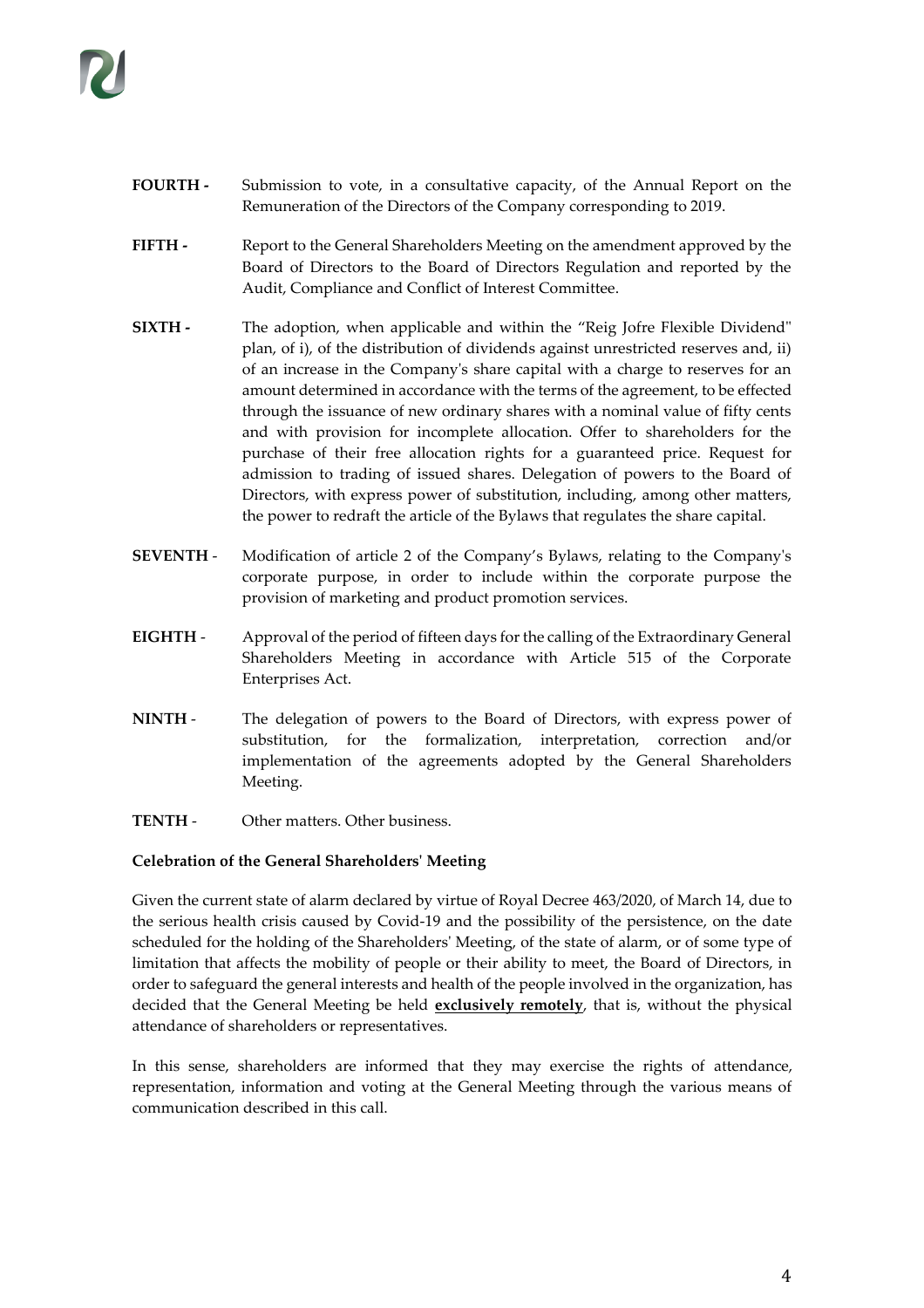# **Right to request the publication of a supplement to the call and to submit proposed resolutions**

Under Article 519 of the Corporate Enterprises Act, shareholders representing at least three percent of the share capital may request the publication of a supplement to this General Shareholders Meeting call, including one or more agenda items, providing that the new items are accompanied by a justification or, where applicable, a justified agreement proposal. This right shall be exercised by means of a certified notification to be received in the registered offices within the five days subsequent to the publication of this call. Similarly, Shareholders representing at least three percent of the share capital may, in the period and in manner indicated above, submit justified proposals for resolutions on matters already included or to be included in the agenda of the General Meeting called. The Company shall ensure the dissemination of these proposed resolutions and of any attached documentation among the other shareholders via its corporate website.

# **Documents available to Shareholders and right to information**

Under the provisions of the Corporate Enterprise Act, the Company Bylaws, and the General Shareholders Meeting Regulation, as of the date of publication of this call, Shareholders have the right to examine, at the Company's registered offices, to consult in the Company's website [\(www.reigjofre.com\)](http://www.reigjofre.com/), and to request the free delivery or dispatch (including by e-mail with confirmation of reception with confirmation of reception if so accepted by the shareholder) of:

- 1. The announcement of the call.
- 2. The model of the proxy and voting card.
- 3. The total number of shares and voting rights on the date of the publication of the call announcement.
- 4. The full text of the agreement proposals corresponding to all the items on the Agenda.
- 5. The Individual Financial Statements of the Company and the Consolidated Financial Statements of its subsidiaries for 2019, the Individual Management Report of the Company and the Consolidated Management Report of its subsidiaries for 2019, together with the respective Audit Reports.
- 6. The Directors' Responsibility Statement relative to the content of the Financial Statements, under Article 35 of the Securities Market Law.
- 7. The Annual Corporate Governance Report corresponding to the 2019 financial year.
- 8. The Annual Report on Directors Remuneration for the 2019 financial year.
- 9. The Audit, Compliance and Conflicts of Interest Committee Report on the independence of the auditor in relation to audit reports corresponding to the 2019 financial year.
- 10. The Audit, Compliance and Conflict of Interest Committee Report corresponding to the 2019 financial year.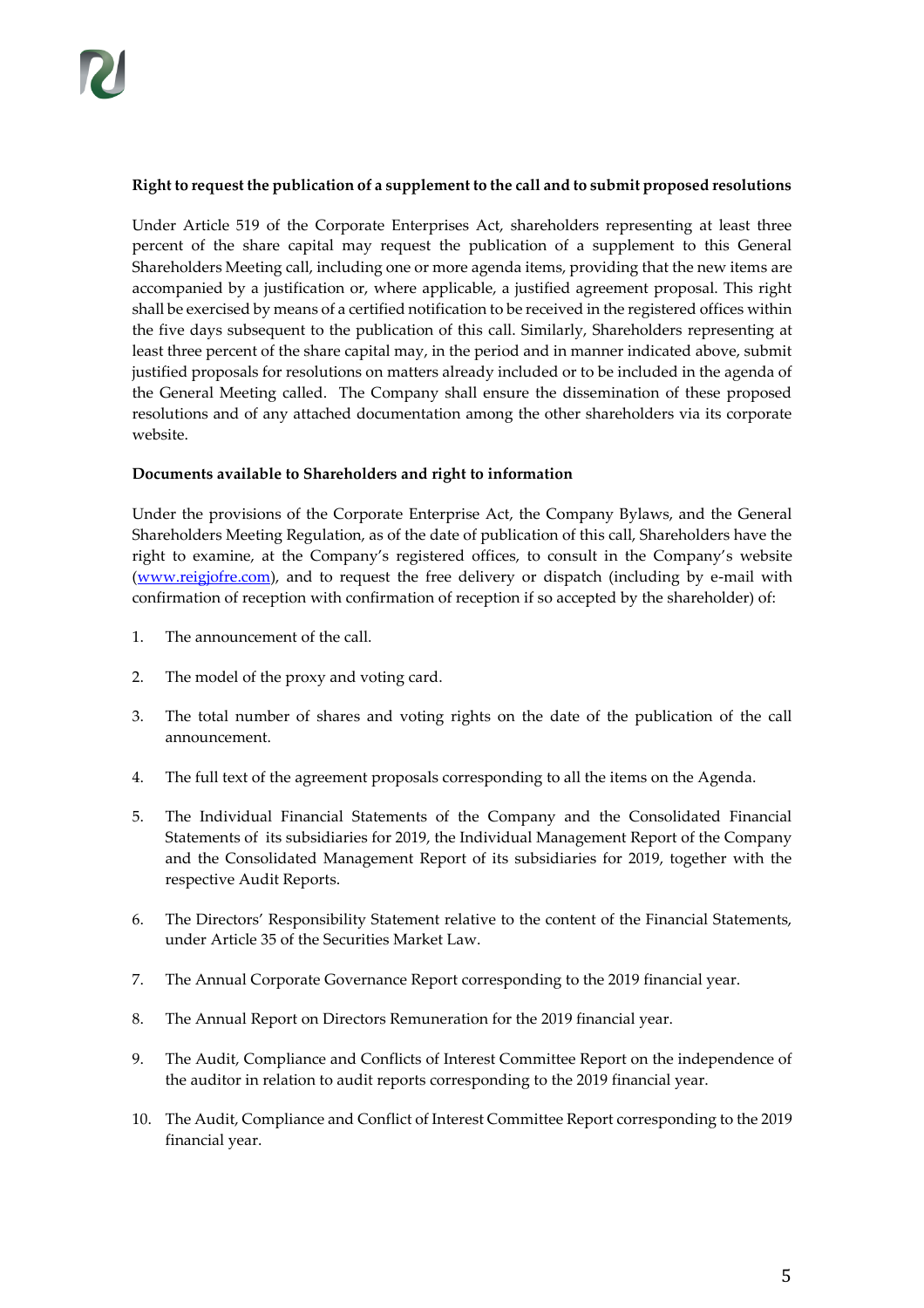- 11. The Appointments and Remuneration Committee Report corresponding to the 2019 financial year.
- 12. The Annual Report on Related Transactions.
- 13. Non-financial Information Statement.
- 14. The Report prepared by the Board of Directors relative to Agenda item referring to the appointment of a new member of the Board of Directors.
- 15. The Report prepared by the Board of Directors relative to Agenda item referring to the amendment of the Board of Directors regulation.
- 16. Board of Directors Regulation.
- 17. The Report prepared by the Board of Directors relative to Agenda item referring to the capital increase charged to reserves.
- 18. The Report prepared by the Board of Directors relative to Agenda item referring to the amendment of the 2nd Article of the Company's Bylaws.
- 19. The document containing the FAQs posed by Shareholders about the General Shareholders Meeting.

As of the date of publication of this call and up to 23.59 of July 21, 2020, shareholders may request, in writing from the Board of Directors, any information or clarifications they deem appropriate, or present any questions in writing they consider opportune, regarding (i) the items on the agenda, (ii) the publicly-available information provided by the Company to the Spanish Securities Market since the celebration of the last General Shareholders Meeting, and (iii) the auditor's reports on the Company's Individual Management Reports and Financial Statements, and the Consolidated Management Reports and Financial Statements of the Company and its subsidiaries, corresponding to the financial year 2019. For this purpose, Shareholders may request information by delivering or by sending the petition by post to the registered offices, for the attention of the Investor Relations Department (calle Gran Capità nº 10, 08970 Sant Joan Despí, Barcelona), as well as by addressing themselves by e-mail to the following address: [investors@reigjofre.com.](mailto:investors@reigjofre.com) Likewise, requests for information may also be made via the link enabled for this purpose in the Remote Attendance Platform, in the terms described in this call.

Valid requests for information, clarification or questions presented in writing by Shareholders, as well as the responses provided by the Board of Directors, will be included on the Company's website [\(www.reigjofre.com/es/inversores/junta-general-Accionistas\)](http://www.reigjofre.com/es/inversores/junta-general-accionistas).

Additionally, under Article 539.2 of the Corporate Enterprise Act, shareholders are informed that an Electronic Shareholders Forum has been enabled in the corporate website [\(www.reigjofre.com/es/inversores/junta-general-Accionistas\)](http://www.reigjofre.com/es/inversores/junta-general-accionistas), to be used in accordance with the corresponding legally established purpose and the operating guarantees and rules established by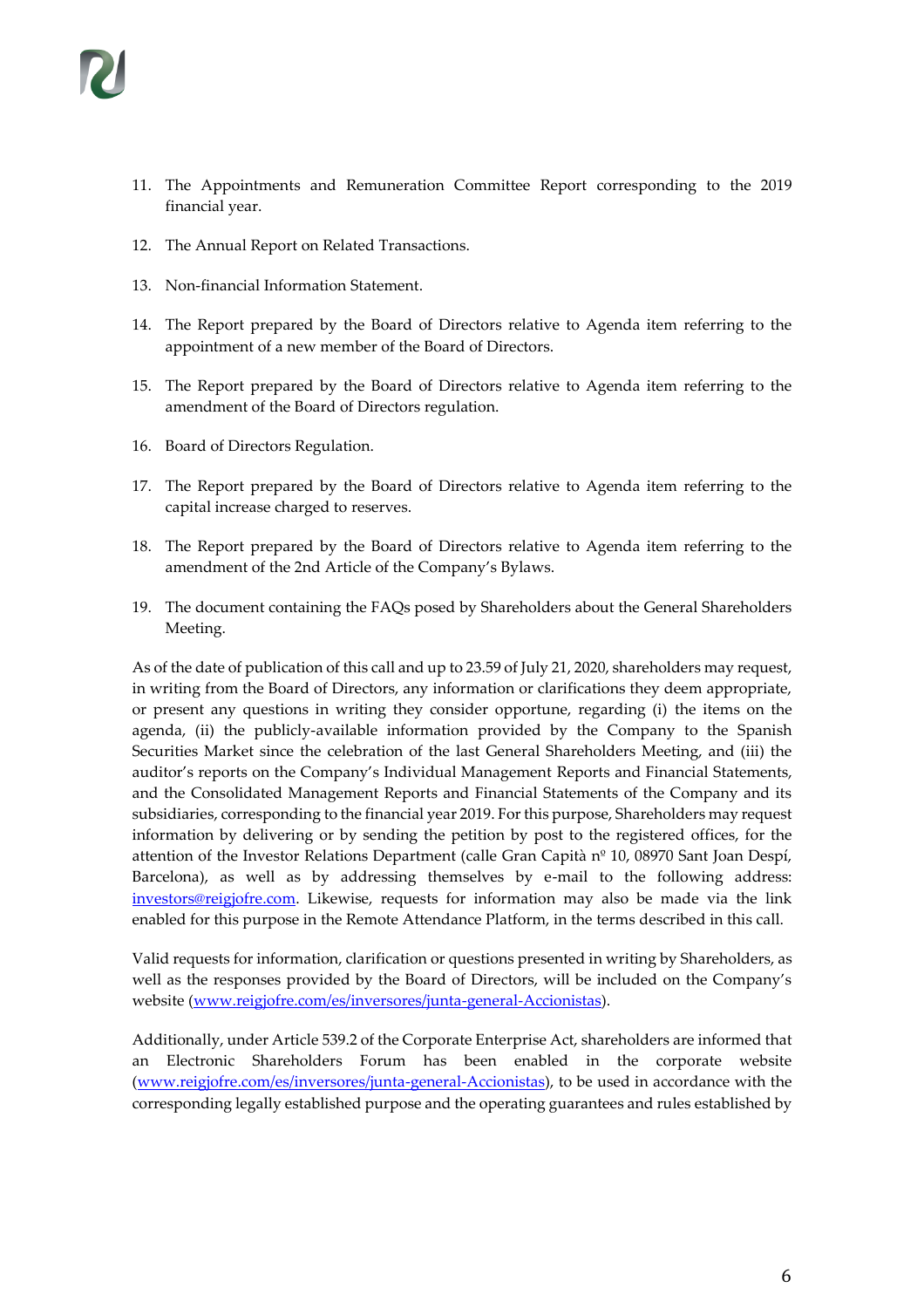the Company. The Forum may be accessed by duly-identified shareholders and shareholder groups.

# **Right of attendance**

The holders of shares, independently of their number, registered in their name in the account entry register of any of the entities participating in "Sociedad de Gestión de los Sistemas de Registro, Compensación y Liquidación de Valores, S.A.U." (Iberclear) at least five (5) working days prior to the day on which the General Shareholders Meeting is to be celebrated (that is, July 17, 2020), and who, furthermore, maintain ownership of the shares until the celebration of the General Meeting, shall be entitled to attend the General Shareholders Meeting.

In order exercise the right to attend, Shareholders must be previously legitimised by means of the corresponding nominative attendance card, in which the number of shares held will be indicated, as well as the number of votes that may be cast. The card will be issued, on the request of the Shareholder, either directly by the Company through the Secretariat following the provision of proof of shareholder status, or through the entities pertaining to Iberclear and responsible for the accounting register. Shareholders must obtain the corresponding attendance card up to five days prior the date of the General Meeting. Requests may be sent to the attention of the Investor Relations Department at the following email address: *investors@reigjofre.com*.

# **Proxy**

All shareholders entitled to attend may be represented at the General Shareholders' Meeting by another person, including a non-shareholder, who may attend the Meeting in accordance with the requirements of the Law, the Bylaws (Article 17) and the General Shareholders Meeting Regulations (Article 9) by means of the representation form printed on the "Proxy and remote voting card".

Shareholders wishing to delegate their vote using the "Proxy and remote voting card" model that the Company has made available to all shareholders must download the "Proxy and remote voting card" from the corporate website [\(www.reigjofre.com/es/inversores/junta-general-](http://www.reigjofre.com/es/inversores/junta-general-accionistas)[Accionistas](http://www.reigjofre.com/es/inversores/junta-general-accionistas)) and print, complete and sign it in the corresponding "Proxy" section. The card must be accompanied by the nominative attendance card issued by the Company or, if applicable, by the entity in which the shareholder has deposited their shares (indicating the number of shares held and the corresponding number of votes). The attendance card must be duly signed.

In the event of an "Proxy and remote voting card" being incorrectly/inusfficiently completed and, therefore, the identity of the representative or the instructions for the exercising of the vote not being recorded, or there existing doubts relative to the vote's destination or scope, it will be understood that, unless the shareholder expressly indicates otherwise, the proxy: is granted in favour of the Chair of the Board of Directors; includes all the items included in the agenda of the call of the Meeting; incorporates the vote in favour of all the proposed resolutions formulated by the Board of Directors as items on the agenda of the call, and also refers to the items not included on the agenda of the call that may be legally dealt with at the General Shareholders' Meeting.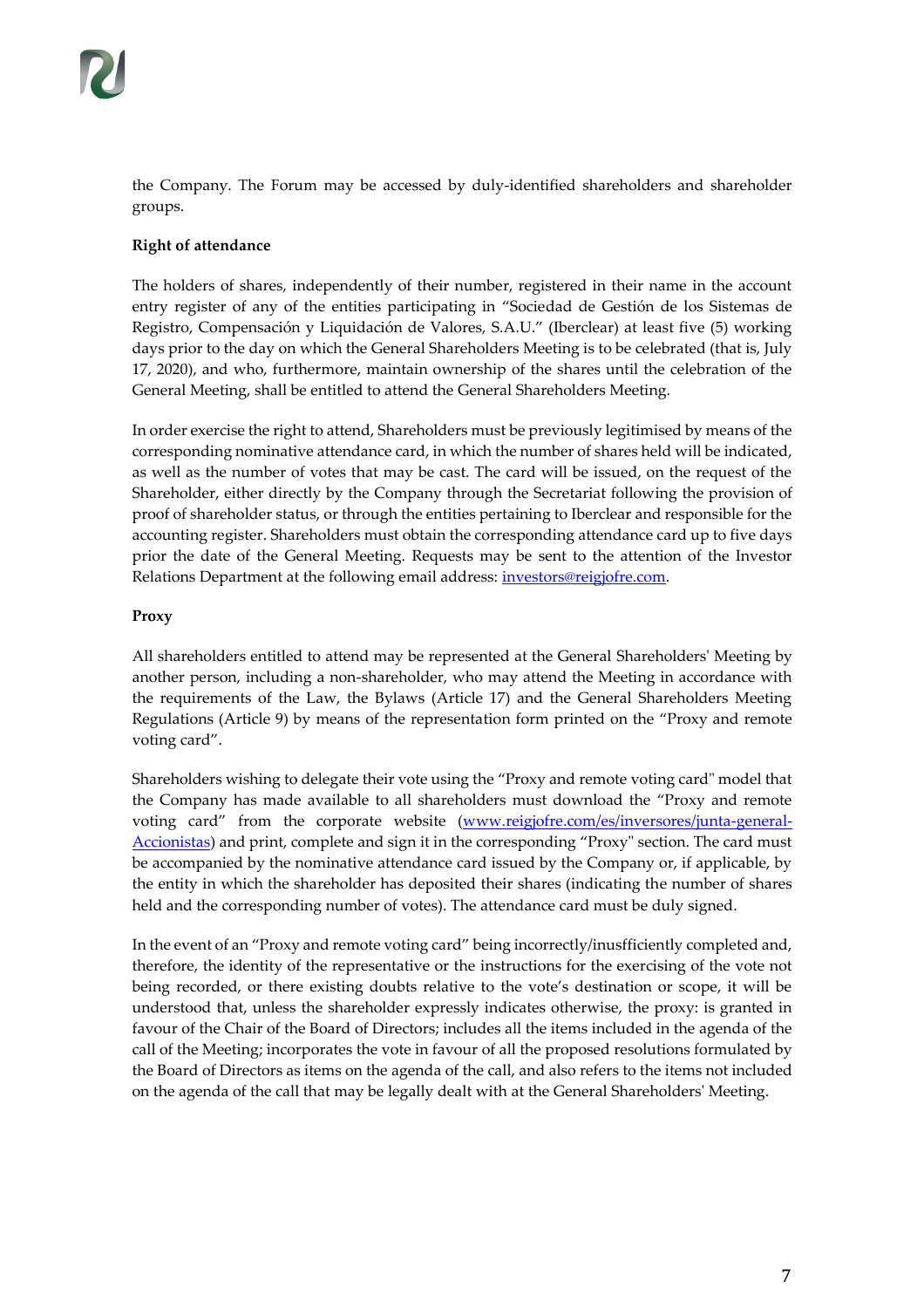Conferred proxies must be sent by post or courier, with the required anticipation, to the registered office of the Company (calle Gran Capità nº 10, 8970 Sant Joan Despí, Barcelona), addressed to the Investor Relations Department, to the attention of the Chair of the Board of Directors.

Alternatively, Shareholders may grant proxy through electronic or remote means that duly guarantee the attributed representation and the identity of the representative. Proxies granted by these means shall be effected through the Electronic Shareholder Forum enabled on the corporate website [\(www.reigjofre.com/es/inversores/junta-general-Accionistas\)](http://www.reigjofre.com/es/inversores/junta-general-accionistas).

Shareholders granting a remote proxy commit themselves to informing the appointed representative of the proxy conferred, which must in turn be accepted by the proxy representative. When the proxy is granted to a Director of the Company, this notice shall be deemed effected following the reception by the Company of said notice of proxy. In such a case, the representative shall be relieved of the requirement to identify him/herself in the terms provided in following paragraph.

Under all circumstances, the proxy must be presented on the day of the General Meeting by the representative, who will attend the Meeting remotely, following the instructions detailed below.

# **Remote voting**

Shareholders may exercise their vote in relation to the items on the agenda of the General Shareholders Meeting, prior to its celebration, through remote communication means, in accordance with the provisions of the Corporate Enterprises Act, the Company Bylaws (Article 17), and the General Shareholders' Meeting Regulations (Article 17). The valid means of communication for remote voting are:

a) Electronic means

Votes cast electronically shall be effected through the Electronic Shareholder Forum enabled on the corporate website [\(www.reigjofre.com/es/inversores/junta-general-Accionistas\)](http://www.reigjofre.com/es/inversores/junta-general-accionistas).

b) Post

In order to cast a remote vote by mail, Shareholders must download the "Proxy and remote voting card" from the corporate website ([www.reigjofre.com/es/inversores/junta-general-Accionistas\)](http://www.reigjofre.com/es/inversores/junta-general-accionistas) and print, complete and sign it in the corresponding "Remote voting" section. The card must be accompanied by the nominative attendance card issued by the Company (which must indicate the number of shares held and the number of corresponding votes) or, if applicable, by the entity in which the shareholder has deposited their shares. The attendance card must be duly signed.

Once completed and personally signed, the Shareholder may sent it by post or courier to the registered office of the Company (calle Gran Capità nº 10, 08970 Sant Joan Despí, Barcelona), addressed to the Investor Relations Department, to the attention of the Chair of the Board of Directors.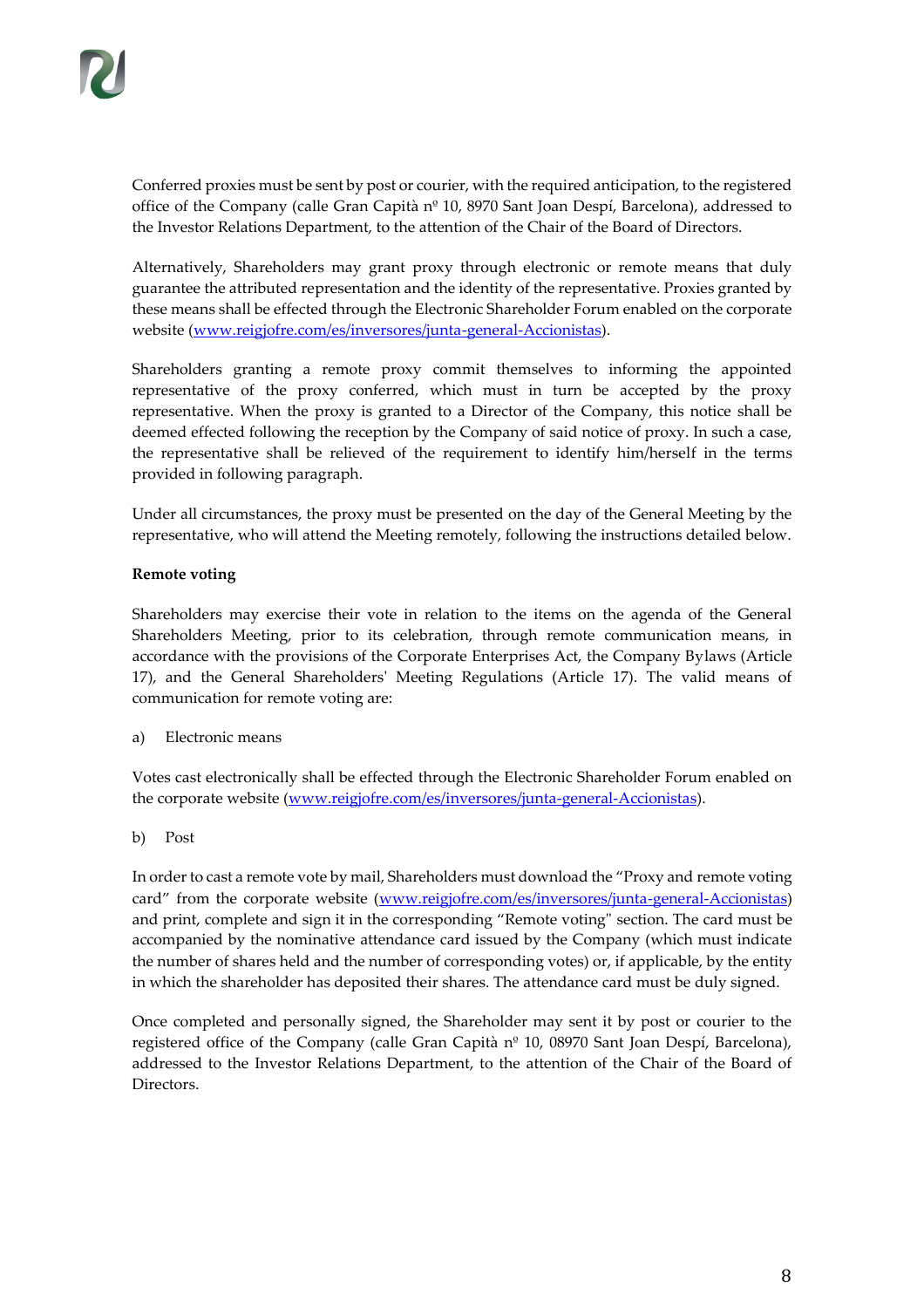#### **Rules on remote voting and proxies**

The basic rules regulating remote voting and representation are as follows:

- Proxy and remote votes (cast either electronically or by post) must be received by the Company prior to 23.59 h, July 21, 2020.
- The services for voting and proxy by electronic means will be available to Shareholders as of the date of publication of the call.
- Remote voting shall revoke remote proxy, independently of the respective dates.
- Personal attendance, via remote means, at the General Shareholders' Meeting by Shareholders who have granted proxy or previously voted remotely will render the proxy or vote without effect.
- Votes cast by post or electronic means shall be understood as revoked by the subsequent submission of a vote to contrary effect.
- The validity of the conferred representation and the vote cast by remote communication means shall be subject to verification by the Company of the proxy's condition as a Shareholder.

For the purpose of exercising the rights to vote and proxy by remote electronic communication means, the Company will enable a tool via the Electronic Shareholder Forum consisting of a platform for electronic voting and delegation in the form of a digital certificate and in accordance with the account entries register (hereinafter, the "**Platform**"). The tool will provide details regarding voting instructions and will be linked to the Company website [\(www.reigjofre.com/es/inversores/junta-general-Accionistas\)](http://www.reigjofre.com/es/inversores/junta-general-accionistas). It will enable the verification of the shareholder's identity via the appropriate means (electronic signature certificate, Tax Identification Number or other).

Any User who requests access to the Platform will do so by completing the registration form, and provide all the supporting documentation requested (Tax Identification Number, bank documents and, where appropriate, such other documents as determined by the Company).

Once the Shareholder has completed the "Registration Form" and attached the specified documentation, the members of the Board of Directors designated by the Company will proceed to activate the user in order that he/she may access the Platform.

The Platform will be active as of the date of the publication of the call until the celebration of the General Shareholders' Meeting, as determined by the Company.

#### **Rules governing remote attendance**

Notwithstanding the right of shareholders to be represented at the Meeting by means of a proxy charged with exercising their vote on the matters included in the Agenda, indicated prior to the celebration of the Meeting either by postal mail or by electronic means, the Board of Directors has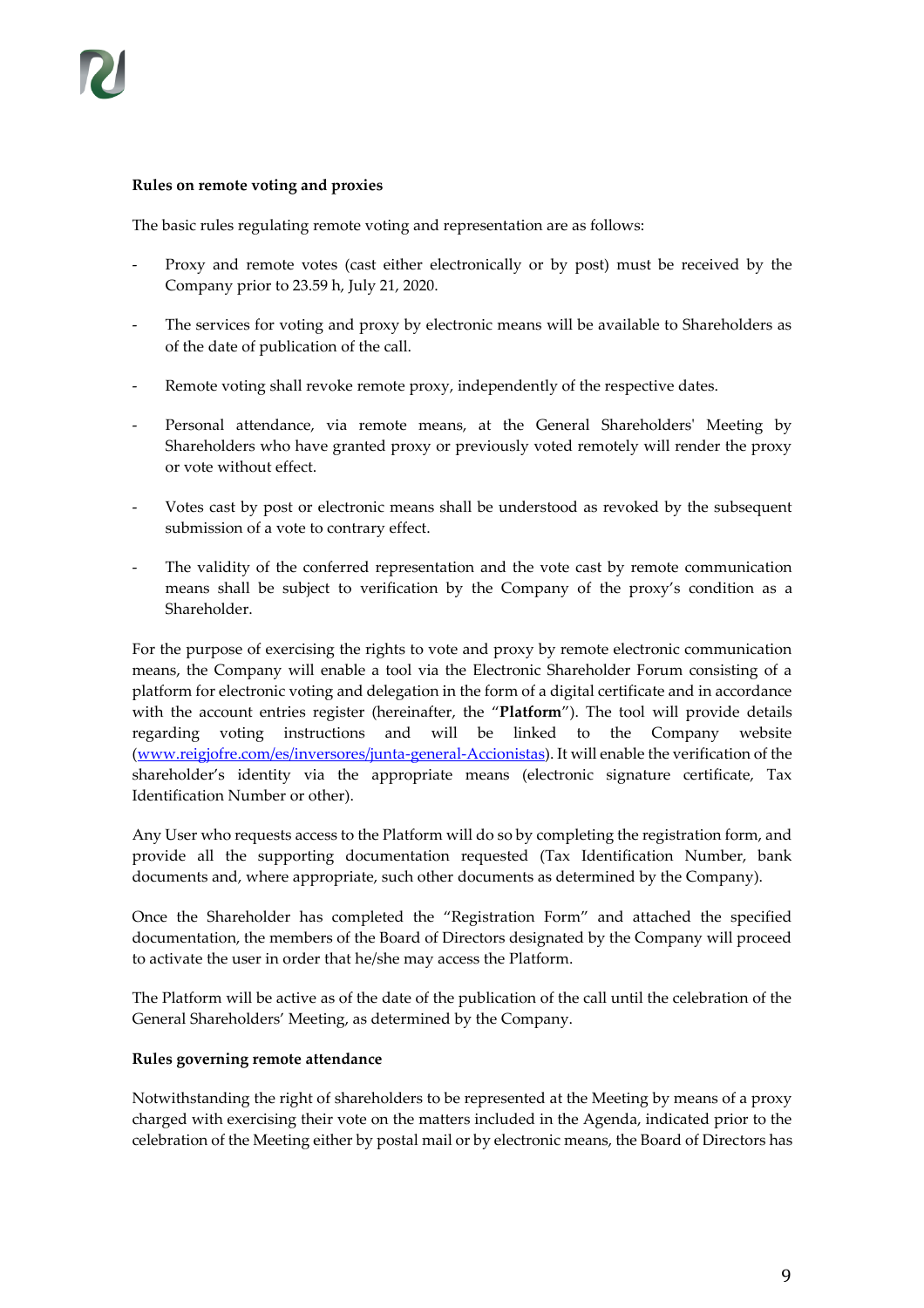agreed, in accordance with the provisions of the Corporate Enterprises Act, the Bylaws (article 17.1) and the Regulations of the General Shareholders' Meeting (articles 23), that attendance at the General Meeting will be allowed exclusively via electronic or remote means of communication that enable real-time connection with the location indicated for the celebration of the Meeting in this call.

Shareholders or their proxies who wish to attend the General Meeting remotely must previously register via the Remote Attendance Platform in the Company's corporate website [\(www.reigjofre.com/es/inversores/junta-general-Accionistas\)](http://www.reigjofre.com/es/inversores/junta-general-accionistas), between 11:00 a.m. on the day before (July 22, 2020) and 10:45 a.m. on the day of the General Shareholders' Meeting. Subsequent to the indicated time, registration will not be accepted for the exercise of the rights of attendance, proxy and/or voting.

Shareholders or their proxies must identify themselves through one of the following mechanisms:

# Proof of shareholder identity:

Shareholders must identify themselves by means of their electronic national identity document (*DNIe*), by means of a recognized, valid and current electronic signature certificate, in accordance with the provisions of Law 59/2003, of December 19, on Electronic Signatures, and issued by the Spanish Public Certification Authority (*CERES*), dependent on the National Mint and Stamp Factory (*Fábrica Nacional de Moneda y Timbre*) or by sending the nominative attendance card (stating the number of shares that are held and the corresponding number of votes to which the holder has a right) to the Company [\(investors@reigjofre.com\)](mailto:investors@reigjofre.com), together with the copy of the shareholder's National Identity Document.

In the event that the shareholder is a legal entity, the legal representative charged with undertaking the registration process on behalf of the legal entity shareholder must provide proof of the power by virtue of which they are acting on behalf of the legal entity shareholder and of their identity, providing the Company [\(investors@reigjofre.com\)](mailto:investors@reigjofre.com) with the following documentation: i) a nominative attendance card (stating the number of shares held and the number of corresponding votes) issued in the name of the legal entity shareholder, ii ) a copy of the Proxy's National Identity Document (or Foreign Identity Number *NIE*) and, iii) a copy of the document certifying the power or position by virtue of which the proxy is to act in the name and representation of the legal entity shareholder.

# Proof of shareholder identity:

Proxies must identify themselves by means of their electronic national identity document (DNIe), by means of a recognized, valid and current electronic signature certificate, in accordance with the provisions of Law 59/2003, of December 19, on Electronic Signatures, and issued by the Spanish Public Certification Authority (CERES), dependent on the National Mint and Stamp Factory (*Fábrica Nacional de Moneda y Timbre*) or, by sending the following documentation to the Company [\(investors@reigjofre.com\)](mailto:investors@reigjofre.com): i) the card indicating representation, ii) a copy of the nominative attendance card of the represented shareholder, iii) a copy of the shareholder's National Identity Document and, iv) a copy of the proxy's National Identity Document.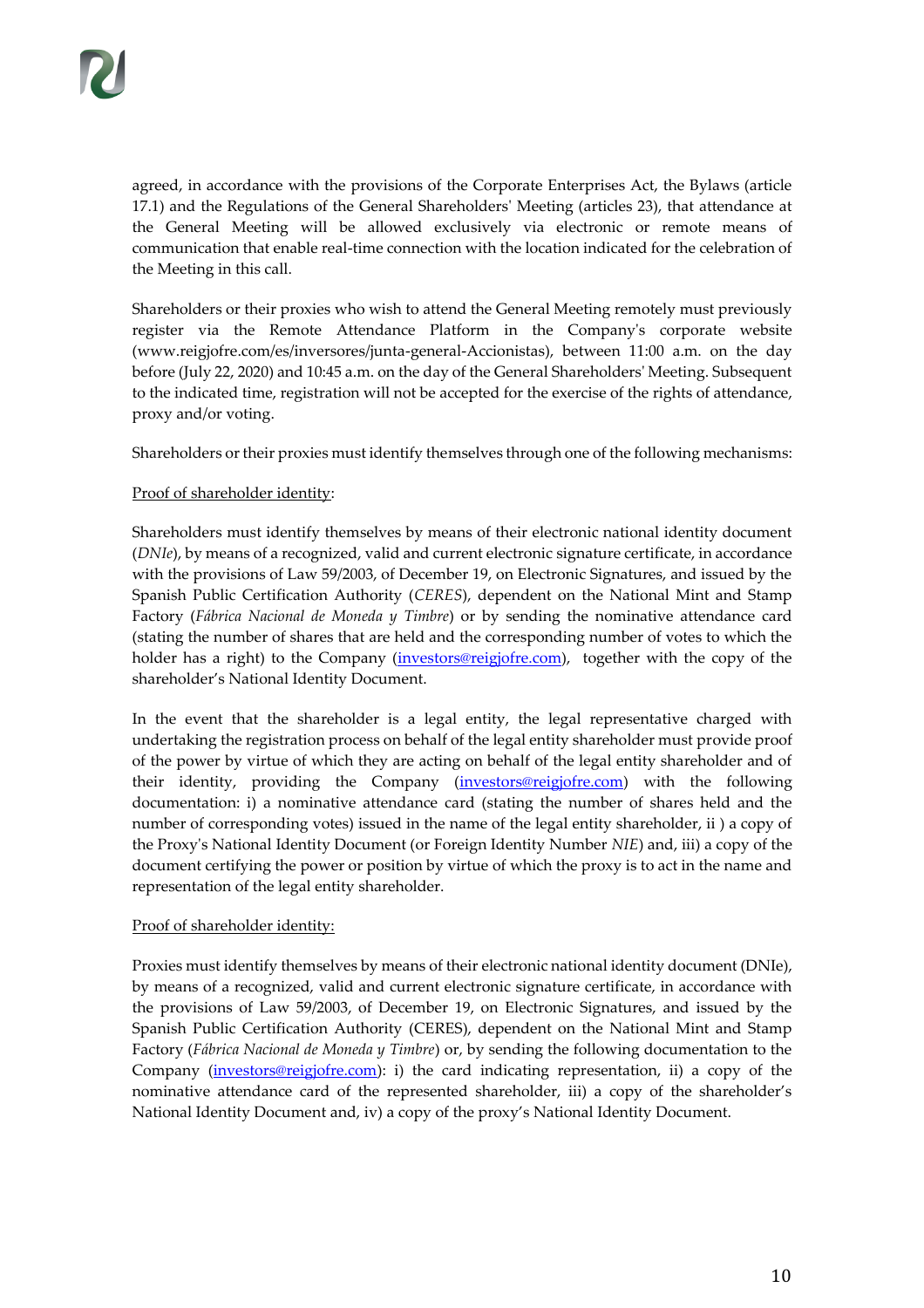In the event that the shareholder's proxy is also a legal entity, the legal representative charged with undertaking the registration process must provide the Company [\(investors@reigjofre.com\)](mailto:investors@reigjofre.com) with, in addition to the aforementioned documentation, a copy of the legal representative's National Identity Document (or Foreign Identity Number), or of the document certifying the corresponding assignment of powers.

Nevertheless, in order for the representative to be able to register through the Remote Attendance Platform and attend the General Meeting electronically in representation of shares possessed by the represented party, it will be necessary that the represented shareholder inform the Company of the proxy, in the manner, form and terms detailed in this call. To the contrary, the proxy may not attend the Meeting remotely on behalf of the represented shareholder.

Notwithstanding the above, the Company reserves the right to request from the Shareholders (and/or proxies) any additional means of identification that it deems necessary to verify their status as Shareholders (and/or proxies) and, consequently, their right to attend the Meeting remotely.

Once the corresponding documentation has been validated by the Company, the shareholder and/or duly registered proxy will receive a username and password with which to access the Remote Attendance Platform.

Notwithstanding the above, remote attendance at the General Meeting will be subject to the following basic rules:

**Connection and attendance:** In accordance with the provisions of the Board Regulations and in order to facilitate the proper management of the remote attendance systems, the shareholder and/or registered proxy must connect to the Company website via the Remote Attendance Platform between 8:00 and 10:45 on the day the Meeting is held and identify themselves as indicated in the corresponding instructions. Subsequent to the indicated time, no connections will be accepted for the exercise of the rights of attendance. Thereafter, the shareholders and/or the proxies may follow the broadcast of the Meeting in real time.

Shareholders or proxies who express their intention to leave the General Meeting must communicate their decision by means of the option enabled for this purpose in the Remote Attendance Platform. Once an express desire to leave the meeting has been communicated, any subsequent actions effected by the party during the Meeting will be considered as without effect.

Interventions and questions: Shareholders and/or proxies who, in the exercise of their rights, intend to intervene in the Meeting and, where appropriate, request information or clarifications in relation to the items on the Agenda, are to express their intention to do so at the time at which the shareholder and/or proxy access the Remote Attendance Platform on the day the Meeting is held.

All interventions, requests for information and, where appropriate, proposals, must be sent in writing through the link enabled for this purpose in the Remote Attendance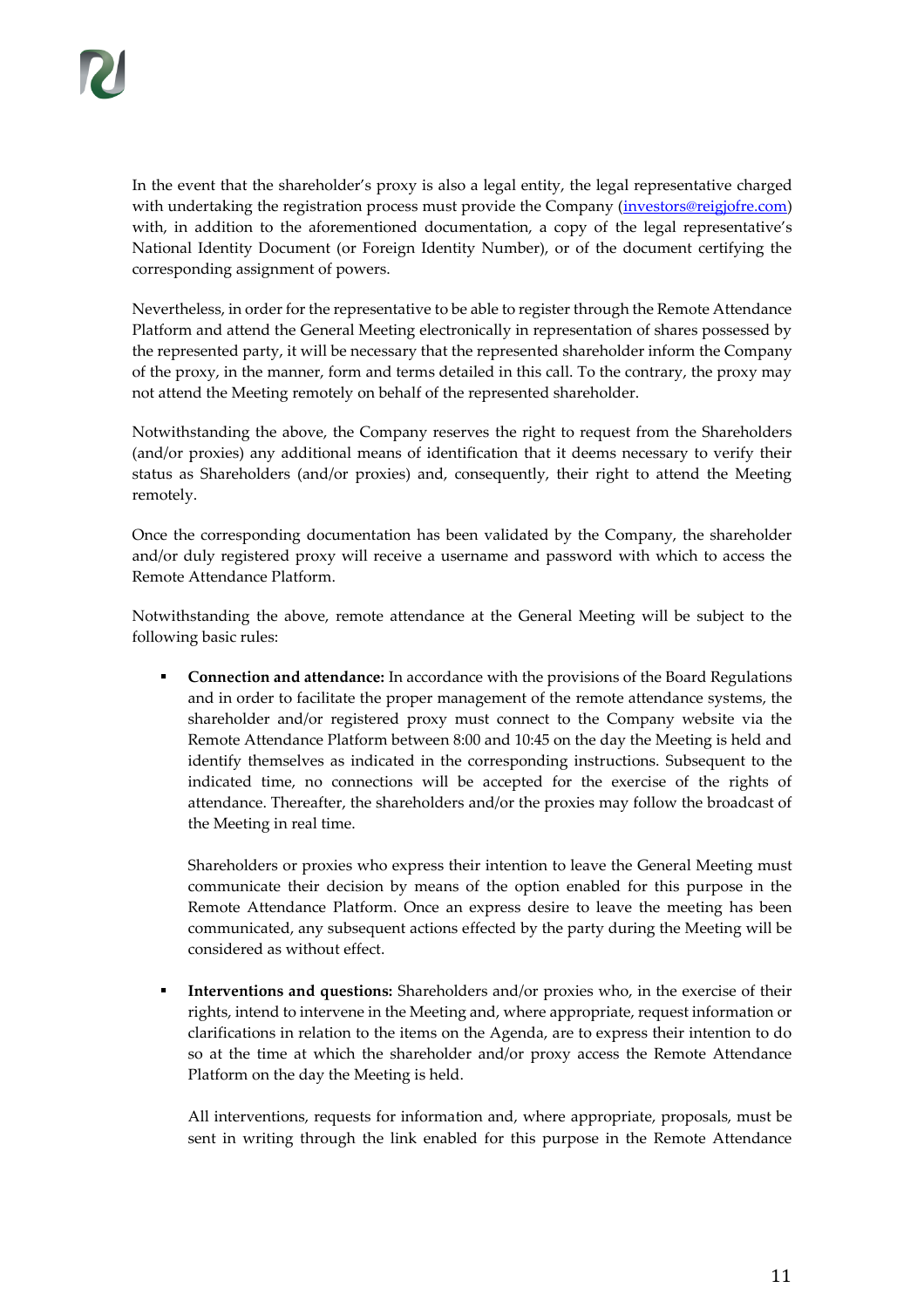Platform, up until the closure of the time allotted for interventions, at 10:45 on the day the Meeting is held. Shareholders and/or proxies who wish for their respective intervention/s to be recorded in the minutes of the Meeting must expressly indicate such an intention in the heading of their request.

Requests for information or clarifications from shareholders and proxies attending remotely will be answered orally during the General Shareholders' Meeting or in writing within seven (7) days as of its conclusion.

**Voting:** Shareholders and proxies attending the General Meeting remotely may vote on the proposed resolutions corresponding to the items on the agenda by means of the link and form enabled for this purpose in the Remote Attendance Platform, as of the moment of their connection as an attendant until the moment in which the voting of the proposed resolutions of the items included in the agenda is concluded, which will be indicated in due course during the Meeting.

If, during the celebration of the General Meeting, proposals for agreements corresponding to items that are not included in the agenda are raised, remote voting on any such proposals will be carried out electronically by means of the link and voting form enabled for this purpose in the Remote Attendance Platform, as of the moment of the reading of the proposal prior to the vote until the moment in which the corresponding vote is considered terminated, which will be duly indicated during the course of the Meeting.

Shareholders who attend the General Meeting remotely and who have previously cast their vote remotely in the terms indicated in this call, will be considered as present for the purposes of the constitution of the Meeting and, consequently, any proxies or remote votes effected previously shall be deemed revoked. Therefore, the remote, online attendance of shareholders will prevail over the votes cast remotely and the powers of representation granted prior to the celebration of the General Meeting.

# **Other questions:**

- i. The safeguarding and the use of the user name and the password provided as a means of access to the Remote Attendance Platform are the sole responsibility of the shareholder and/or the proxy.
- ii. The Company shall not be liable for any damages that may be caused to the shareholder and/or the proxy due to any breakdowns, overloads, blackouts, connection failures or any other event of the same or similar nature that is beyond the control of the Company and which prevents the use of mechanisms provided for the Remote Attendance of the Meeting. Therefore, said circumstances will not constitute an illegitimate deprivation of the rights of the **Shareholders**